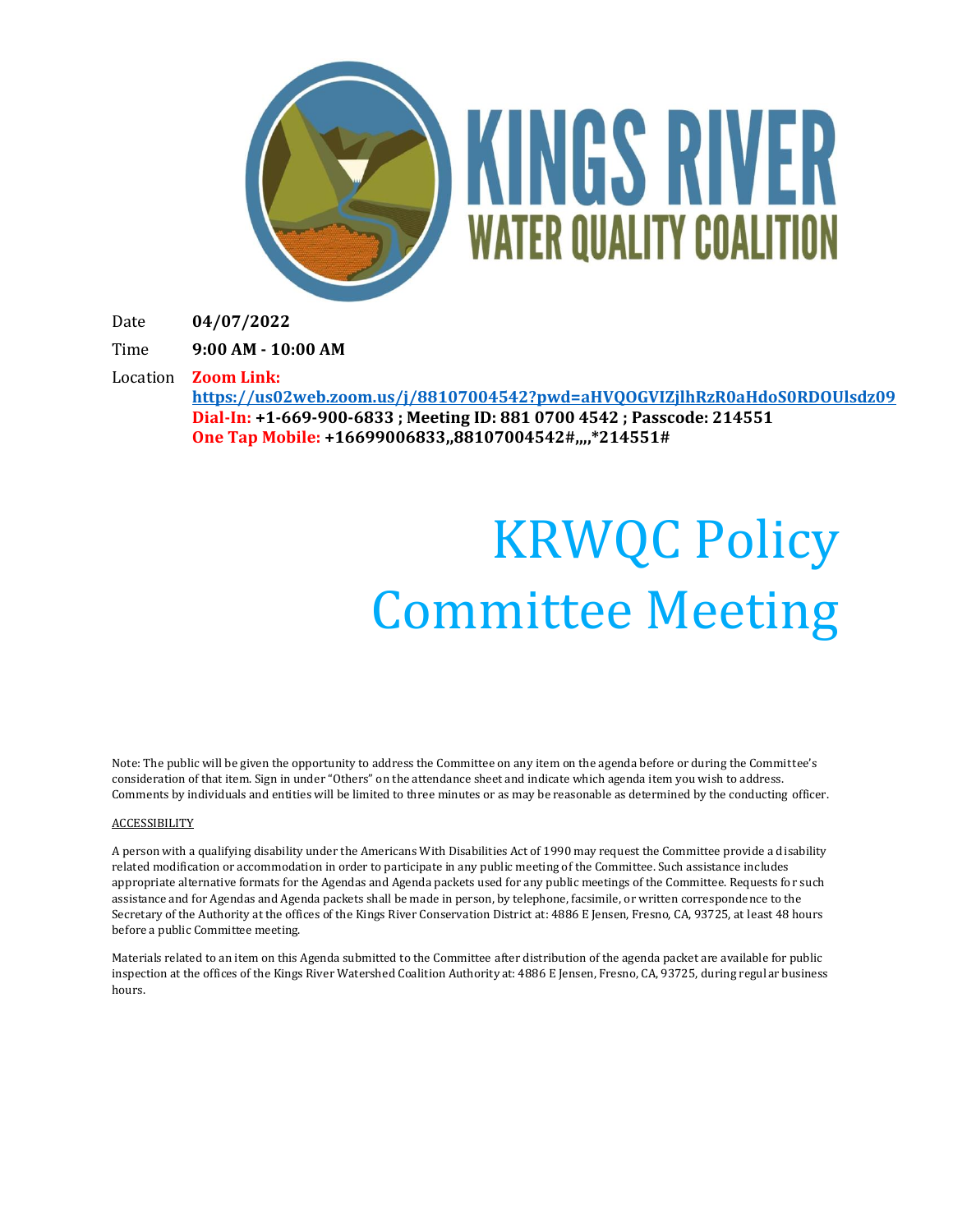# **Agenda - 7 April 2022**

| 1            | <b>CONVENE</b>                                                                                                                                                                 |
|--------------|--------------------------------------------------------------------------------------------------------------------------------------------------------------------------------|
|              | The meeting will be called to order and a quorum established.                                                                                                                  |
| $\mathbf{2}$ | <b>Teleconference KRWQC Policy Committee Meetings</b>                                                                                                                          |
|              | The Committee may decide to take action to continue<br>teleconference/webconference meetings as provided for in Government Code<br>Section 54953(e), finding either/both that: |
|              | 1. A declared state of emergency exists and the state of emergency continues<br>to directly impact the ability of the members to meet safely in person,<br>and/or              |
|              | State or Local officials continue to impose or recommend measures to<br>2.<br>promote social distancing.                                                                       |
|              | If the Committee does not take this action, the meeting will adjourn and their next<br>meeting will be in-person.                                                              |
| 3            | <b>Additions to or Deletions from the Agenda</b>                                                                                                                               |
|              | Matters may be added to the agenda only as permitted by the Brown Act. Matters<br>may be deleted from the agenda for any reason.                                               |
| 4            | <b>Public Presentation</b>                                                                                                                                                     |
|              | Presentations by the Public on matters under the jurisdiction of the Committee,<br>whether on the agenda or not, limited to a timeframe set by the Committee Chair.            |
| 5            | <b>Approval of Minutes</b>                                                                                                                                                     |
|              | The Committee will consider approving the March 2, 2022 Policy Committee<br>Meeting minutes.                                                                                   |
|              |                                                                                                                                                                                |

**6 Staff Updates**